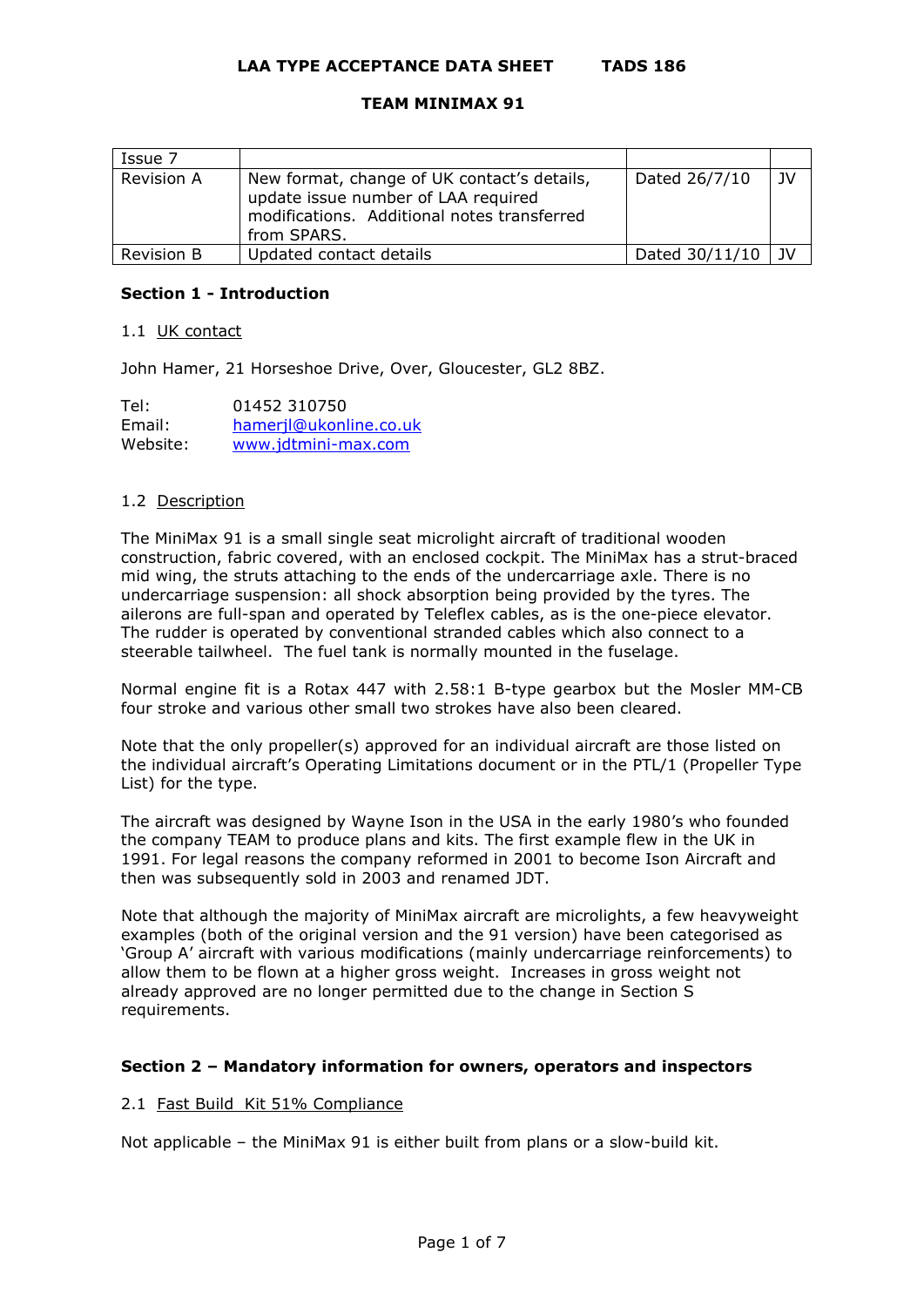## 2.2 Build Manual

Building instructions are provided with the drawings.

The drawings which define the standard enclosed cockpit MiniMax 91 are figures 1-22 issue '91' plus figures 1-3 headed '#1600 Enclosed Sport' or figs 1 -24 dated 14 Feb 92 headed 1600R Enclosed Sport .

## 2.3 Build Inspections

Build inspection schedule 1 (wooden aircraft). Inspector approval codes A-A or A-W or K or M. Inspector signing off final inspection also requires 'first flight' endorsement

### 2.4 Flight Manual

A separate Flight manual is provided with the plans and is available as a 'pdf' download from the UK contact.

### 2.5 Mandatory Permit Directives

None applicable specifically to this aircraft type.

Also check the LAA website for MPDs that are non-type specific (e.g. engine and equipment).

# 2.6 LAA Required Modifications (including LAA issued AILs, SBs, etc)

*Mods mandated by LAA, including AILs, SBs, etc, brief description/applicability, including cross-references (e.g. to manufacturer's SBs), and hyperlink to actual document.*

|                     | LAA-186-001 issue 2 Seat belt attachment                       |
|---------------------|----------------------------------------------------------------|
| LAA-186-002 issue 2 | Firewall                                                       |
| LAA-186-003 issue 2 | Turtle deck/roll-over protection                               |
| LAA-186-004 issue 2 | Locking pin retention                                          |
| LAA-186-005 issue 2 | Flying control system improvements                             |
| LAA-186-006         | Fuel system improvements                                       |
| LAA-186-007         | Wing forward strut reinforcements (91 version)                 |
| LAA-186-008         | Undercarriage reinforcement (only required if max gross weight |
|                     | 590 lb)                                                        |
|                     | LAA-186-009 issue 2 Shoulder harness cables                    |

- 2.7 Additional engine operating limitations to be placarded (or shown by instrument markings)
- With Rotax 447 engine: Max CHT: 260°C (normal 190-230°C) max difference 20°C Max EGT: 650°C (normal 460-580°C) max difference 25°C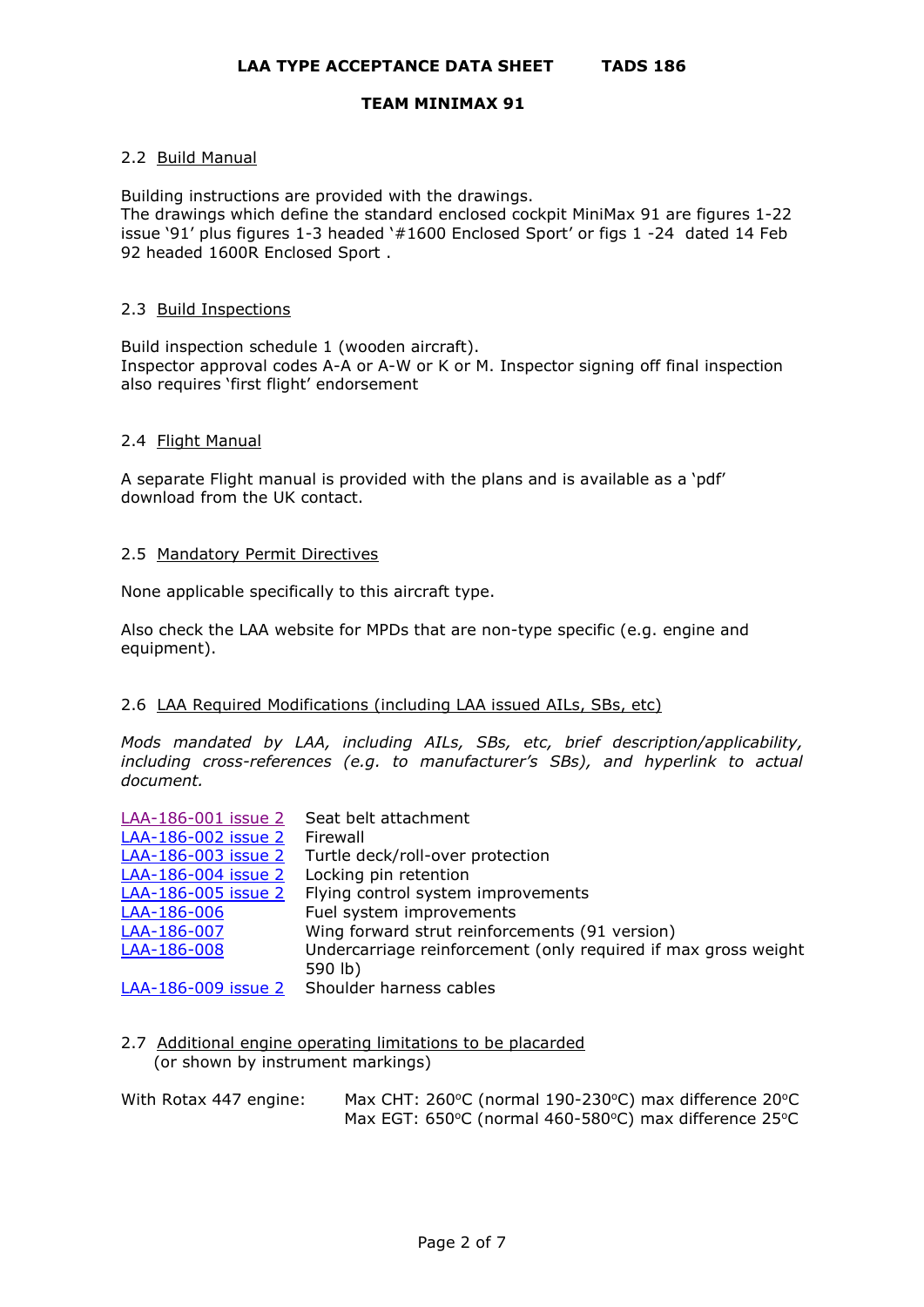2.8 Control surface deflections

| Ailerons<br>(original) | Up: 22°<br>Down: 15°              |
|------------------------|-----------------------------------|
| Elevators              | Up: $30^\circ$<br>Down: 15°       |
| Rudder                 | $30^{\circ}$<br>Left<br>Right 30° |
| Flaperons              | Max 6° up to 16° down             |

## 2.9 Operating Limitations and Placards

(Note that the wording on an individual aircraft's Operating Limitations document takes precedence, if different.)

- 1. Maximum number of occupants authorised to be carried: One
- 2. The aircraft must be operated in compliance with the following operating limitations which shall be displayed by means of cockpit placards or instrument markings:
	- 2.1 Aerobatic Limitations

The aeroplane is permitted to fly only for non-aerobatic operation. In this context non-aerobatic operation includes:

i) any manoeuvre necessary for normal flying.

ii) intentional stalls from level flight.

iii) steep turns in which the angle of bank does not exceed 60 degrees. Intentional spinning is prohibited.

2.2 Loading Limitations

Maximum Total Weight Authorised: 254 kg (560 lbs)

(may be raised to 268 kg (590 Lbs) if u/c reinforcement mod LAA-186- 008 fitted, but subject to minimum rate of climb 250 ft/minute at that weight under standard day conditions. Not applicable to Mosler MMCB powered examples for this reason.

CG Range: Limits 13.0 inches to 16.2 inches aft of the datum point. Datum Point is: The leading edge of the wing.

2.3 Engine Limitations (Rotax 447)

Maximum Engine RPM: 6800 Maximum Static Engine RPM: 6000 (minimum)

Engine Limitations (Mosler MMCB) Maximum Engine RPM: 3250

2.4 Airspeed Limitations

Maximum Indicated Airspeed: 100 mph

Maximum indicated airspeed with flaperons drooped: 60 mph (only applies if ailerons are able to be drooped simultaneously to act as flaperons)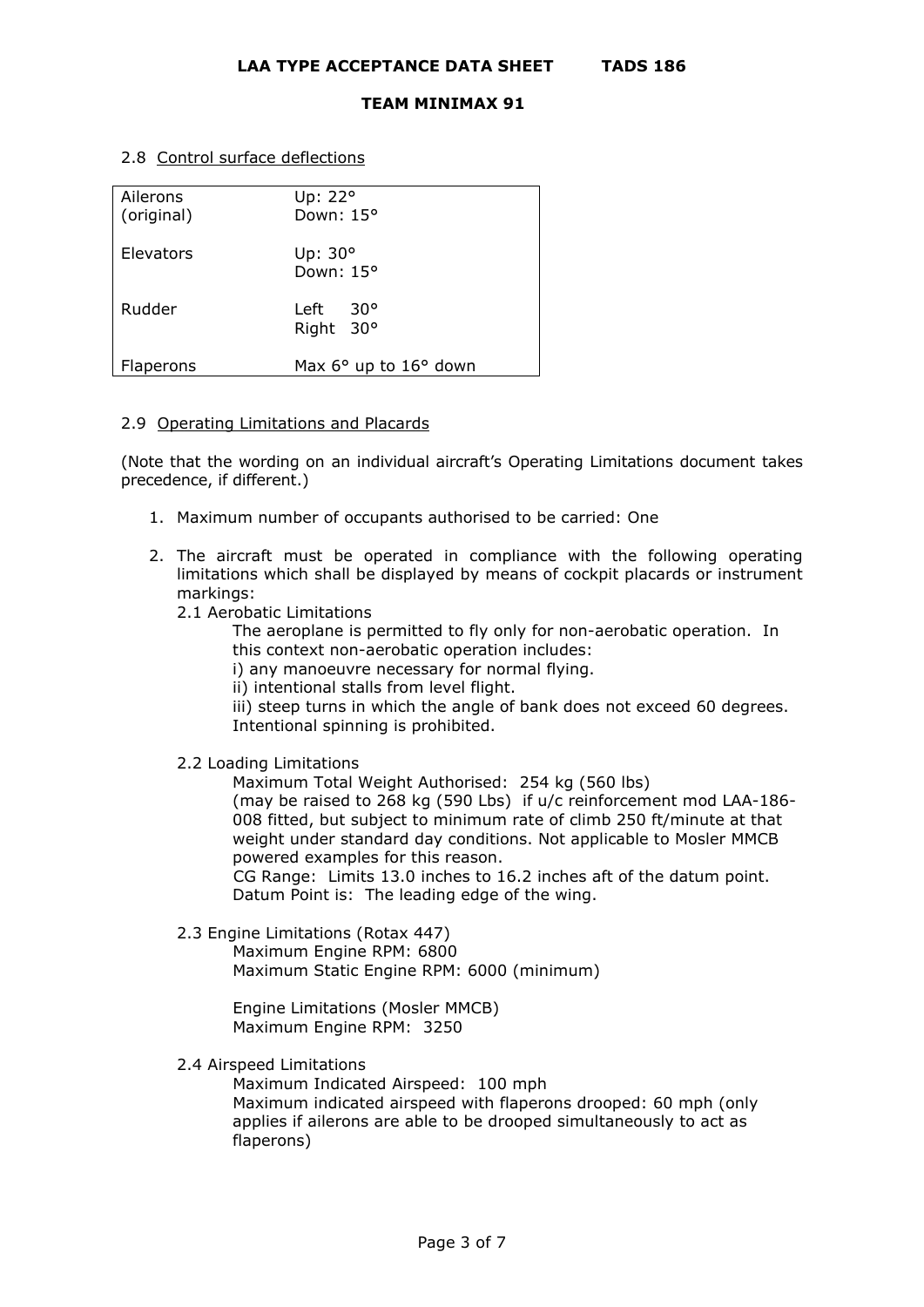#### 2.5 Other Limitations

The aircraft shall be flown by day and under Visual Flight Rules only. Smoking in the aircraft is prohibited.

#### Additional Placards:

"Occupant Warning - This Aircraft has not been Certificated to an International Requirement"

Fireproof identification plate must be fitted to fuselage, engraved or stamped with aircraft's registration letters.

As a microlight aircraft, additional microlight weight placard must be fitted as described in TL2.11 regarding empty weight and payload.

### 2.10 Maximum permitted empty weight

| Model                            | Max gross weight | Max permitted weight  |
|----------------------------------|------------------|-----------------------|
| MiniMax 91 (without mod-186-008) | 254 kg           | 168 kg with full fuel |
| MiniMax $91$ (with mod-186-008)  | 268 ka           | 182 kg with full fuel |

Fuel tank must be sufficient in capacity to allow an hour's flying at max continuous power. With a Rotax 447 this is a minimum of 11 Kg of fuel (3 1/2 imp gallons).

# 2.11 Noise certification

As a microlight aircraft, a noise certificate must be issued by the CAA specific to each individual aircraft built. A new noise certificate must be obtained following any change in noise output, including change to engine type, reduction gear ratio, propeller type, propeller pitch setting, type of exhaust, exhaust after-muffler or intake silencer.

# **Section 3 – Advice to owners, operators and inspectors**

#### 3.1 Maintenance Manual

A maintenance schedule is included in the Flight Manual. For Rotax 447 engine, refer to Rotax two-stroke maintenance schedule.

# 3.2 Standard Options

Hamer lowered Rotax engine modification, LAA mod 10055. Streamlined wing struts (only accepted when supplied through Jeremy Harris), LAA mod 10739. Flaperon system – but range of movement to be not more than 0-16 degrees 'droop' and 0-6 degrees 'reflex'. Brakes. Spats. Wing tips. TEAM 'open top' cockpit canopy. Wing tank.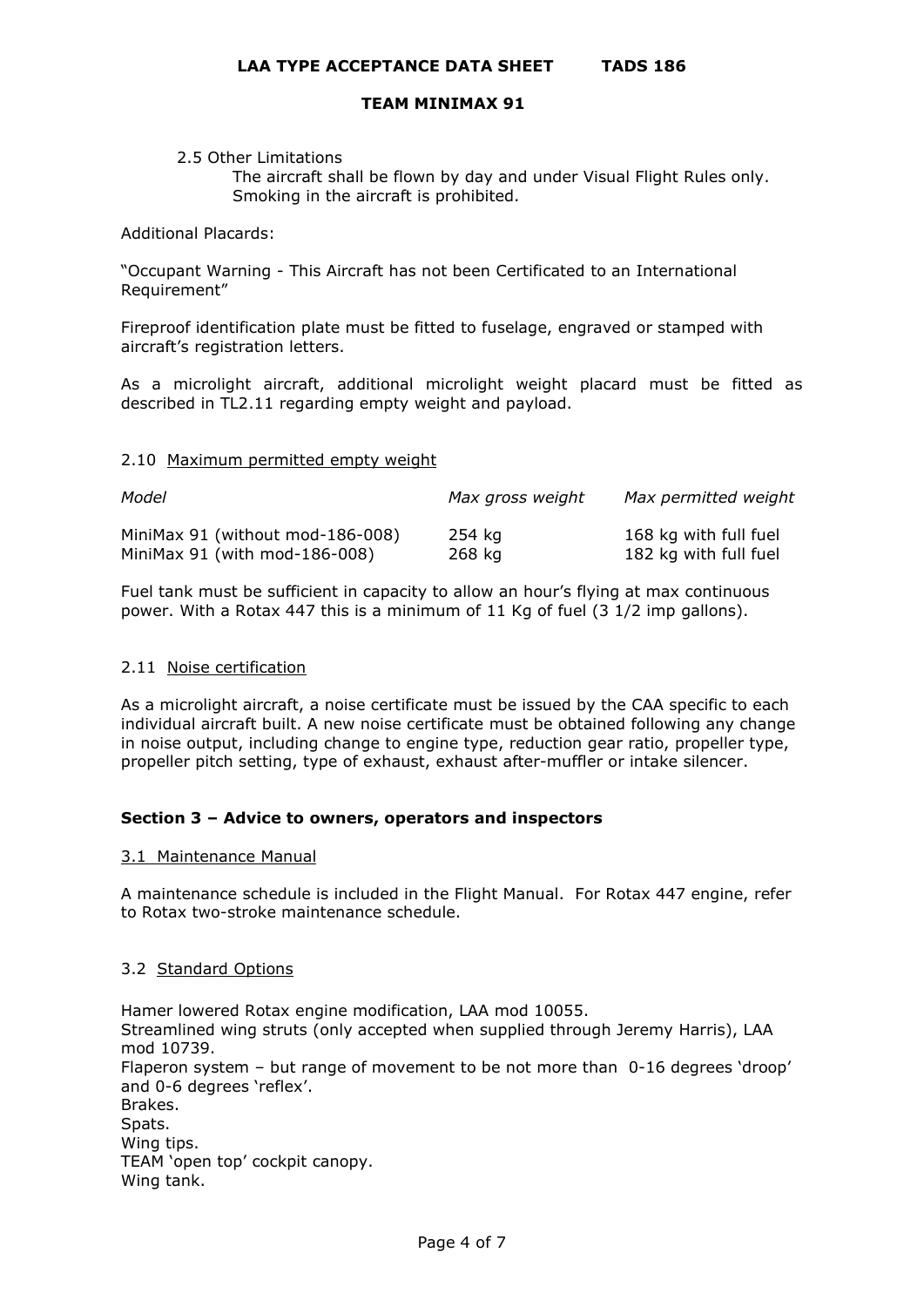Note – the welded steel tube alternative undercarriage from TEAM is NOT accepted by the LAA.

## 3.3 Manufacturer's Information (including Service Bulletins, Service Letters, etc)

Nil known.

### 3.4 Special Inspection Points

- The MiniMax Club newsletters provide important and useful technical items and owners should be members to benefit from such information, making it available to their inspector. Further information, such as rigging and control deflections, can be gathered from the build instructions and drawings.
- If Rotax engine fitted, Rotax 2-stroke installation checklist to be completed (apart from flight test section) as part of final inspection prior to applying for Permit to Fly.
- Following any heavy landing, in particular check 'piano hinges' which attach undercarriage to fuselage for signs of distortion, cracking or movement on the wooden structure. Also vertical wooden spacers inside fuselage where undercarriage mounts, for signs of movement or separation from fuselage sides.
- Following any heavy landing, check that the wooden compression struts and diagonal wooden drag/anti-drag struts inside the wings have not detached from the spars and ribs due to shock loading.
- Following any heavy landing, check tailwheel, tailwheel spring mountings and wooden diagonals in fuselage for signs of detachment or failure, particularly rearmost diagonal in upper frame.
- A reinforcement scheme exists (shown as standard on the later drawings) fitting blocks to the fuselage underside which prevent the top ends of the undercarriage legs migrating inboard in a heavy landing.
- An unusual fabric covering system has been developed for use on the MiniMax which uses Dulux matt vinyl emulsion paint, rolled on, to fill the fabric pores, and a single coat of one-pack polyurethane paint as a topcoat – also applied using a roller. It is not known how well this will protect fabric from damage from UV light in the long term – fabric condition to be monitored for signs of deterioration in strength.
- With prolonged use, cases have been reported of the holes for the wing attachment pins in the fuselage carry-throughs becoming worn. Consult LAA for repair scheme.
- Traditional wood construction is used throughout and is fabric covered (often with Stitts fabric). Inspectors should check all wood and metalwork supplied in the kit carefully for quality. The wood is largely Northern White Pine rather than spruce, but the normal acceptance criteria for spruce still applies. One or two of the detail design features give away the aircraft's microlight status and 'go against the grain' with the traditionalists but nevertheless the MiniMax is now a well proven design.
- Drawings are very clear and few construction problems have been reported. The woodwork can be assembled using T-88 epoxy adhesive as called for by TEAM, or West System epoxy resin 105 with hardener 205/206 in preference to the more traditional Aerolite or Aerodux which are normally the only glues used for wooden aircraft building in the UK.
- If building from plans, check that locally-sourced aluminium extrusions used have a radiused internal corner per normal aeronautical practice, not a sharp corner which causes a stress concentration.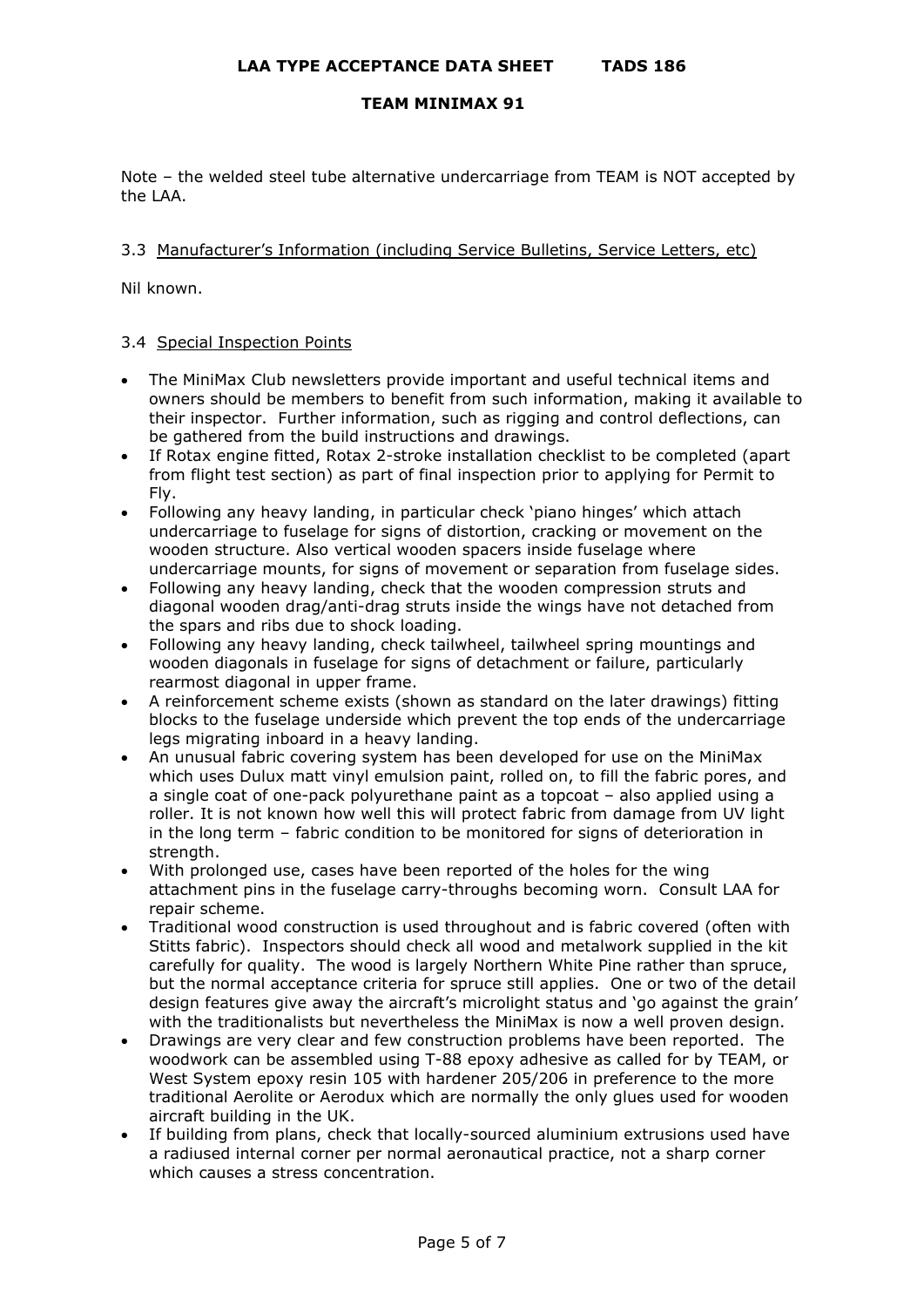- The build manual is not detailed regarding engine installation and inspectors should take care to check that standard UK practices have been followed with regard to engine installation, fuel system, etc. Refer to Rotax installation checklist and other engine installation manuals as appropriate.
- LAA recommends that to prevent corrosion, all aluminium parts should be suitably painted and assembly compound used where aluminium parts are bolted in place.
- It is normal for these aircraft not to use rib stitching despite their narrow rib cap strips, the adhesive bond between fabric and rib being nevertheless adequate at the low airspeeds involved.
- Either plastic or metal hubbed main wheels can be fitted, plastic hubs have been known to fail and if fitted these should be treated with caution. They should also be regularly checked for melting in the region of the plain wheel bearing, especially where prolonged taxiing occurs.
- Note this is a very lightweight aircraft and heavy finishes, add-on 'options', etc, must be avoided, otherwise performance and payload will be compromised and the microlight category will not be achieved.
- For microlight versions, the empty weight must be such that the maximum gross weight is not exceeded with full fuel and an 86 kg pilot.
- Longitudinal levelling datum is the upper fuselage longerons at the cockpit position.
- Maintenance is typical of a wooden airframe; refer to CAP562 CAAIPs leaflet 6-11 "Deterioration of wooden aircraft structures".
- The thick plywood engine mounting plate used for Rotax installations should be checked for degradation and wear and replaced when necessary.
- Most examples are fitted with a Rotax 447 engine and many have been installed using a modification devised by John Hamer. This lowers the engine so that the cylinder head no longer pokes up through the top cowling. The gearbox is 'offset up' rather than 'offset down' so that the thrustline is unchanged. Details are available from John Hamer.
- Many builders fit plywood cap strips  $\frac{1}{2}$ " to  $\frac{3}{4}$ " wide to wing ribs to increase fabric bond area and provide a smoother wing profile.
- Other possible trouble spots include the rudder, elevator and rudder pedal hinges: these must be replaced at the first sign of any wear or cracking.

# 3.5 Special Test Flying Issues

- Rotax two stroke flight test schedule if Rotax two-stroke engine fitted.
- One example of the MiniMax suffered aileron 'buzz' in flight at high speed, a mild form of flutter which was not destructive. This was apparently the result of the inevitable backlash introduced in the control system by the Teleflex type cables coupled with the torsional flexibility of the aileron and the smooth wing/aileron profile causing some sort of airflow problem with this particular aircraft. Fractionally biassing the ailerons so that they were both either slightly 'up' or 'down' solved the problem, the ailerons no longer floating between the limits of backlash in flight. This appears to have been an isolated case but nevertheless high-speed flight should be carried out with particular care until it has been verified that this problem does not crop up again.
- An example of a HiMax (high-wing version of the MiniMax) exhibited neutral directional stability until rudder centring springs and a large fin strake were added. In any TEAM aircraft, check that rudder and tailwheel steering linkage operate freely and self-centre in flight.
- As with any Rotax installation, to ensure future reliability you should go to some trouble to get the engine cooling properly set up, and the propeller pitched to give